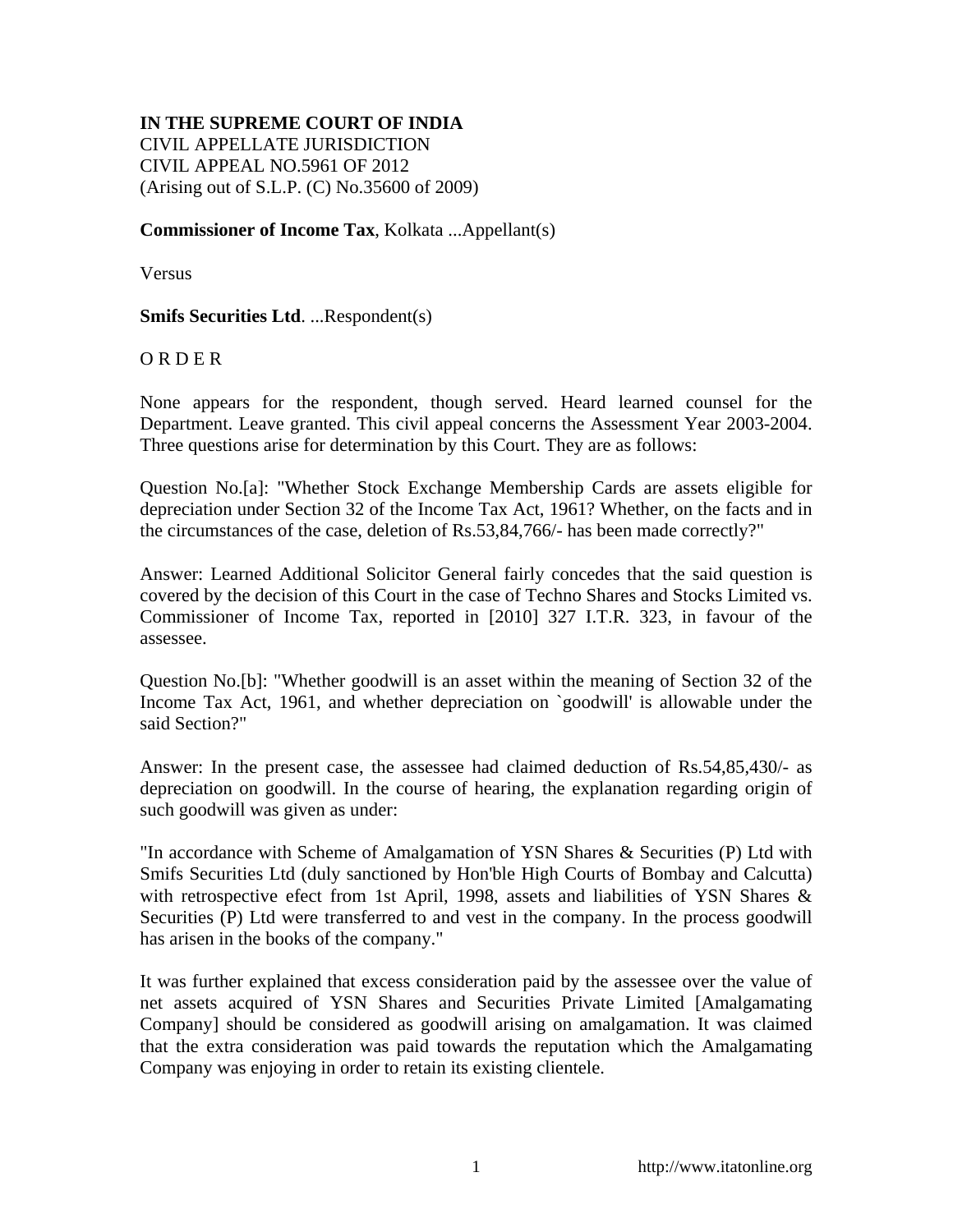The Assessing Officer held that goodwill was not an asset falling under Explanation 3 to Section 32(1) of the Income Tax Act, 1961 [`Act', for short].

We quote hereinbelow Explanation 3 to Section 32(1) of the Act:

"Explanation 3.-- For the purposes of this sub-section, the expressions `assets' and `block of assets' shall mean-- [a] tangible assets, being buildings, machinery, plant or furniture;

[b] intangible assets, being know-how, patents, copyrights, trademarks, licences, franchises or any other business or commercial rights of similar nature."

Explanation 3 states that the expression `asset' shall mean an intangible asset, being know-how, patents, copyrights, trademarks, licences, franchises or any other business or commercial rights of similar nature. A reading the words `any other business or commercial rights of similar nature' in clause (b) of Explanation 3 indicates that goodwill would fall under the expression `any other business or commercial right of a similar nature'. The principle of ejusdem generis would strictly apply while interpreting the said expression which finds place in Explanation 3(b).

In the circumstances, we are of the view that `Goodwill' is an asset under Explanation 3(b) to Section 32(1) of the Act.

One more aspect needs to be highlighted. In the present case, the Assessing Officer, as a matter of fact, came to the conclusion that no amount was actually paid on account of goodwill. This is a factual finding. The Commissioner of Income Tax (Appeals)  $\lceil$  CIT(A)', for short] has come to the conclusion that the authorised representatives had filed copies of the Orders of the High Court ordering amalgamation of the above two Companies; that the assets and liabilities of M/s. YSN Shares and Securities Private Limited were transferred to the assessee for a consideration; that the difference between the cost of an asset and the amount paid constituted goodwill and that the assessee-Company in the process of amalgamation had acquired a capital right in the form of goodwill because of which the market worth of the assessee-Company stood increased. This finding has also been upheld by Income Tax Appellate Tribunal [`ITAT', for short]. We see no reason to interfere with the factual finding.

One more aspect which needs to be mentioned is that, against the decision of ITAT, the Revenue had preferred an appeal to the High Court in which it had raised only the question as to whether goodwill is an asset under Section 32 of the Act. In the circumstances, before the High Court, the Revenue did not file an appeal on the finding of fact referred to hereinabove.

For the afore-stated reasons, we answer Question No.[b] also in favour of the assessee.

Question No.[c]: